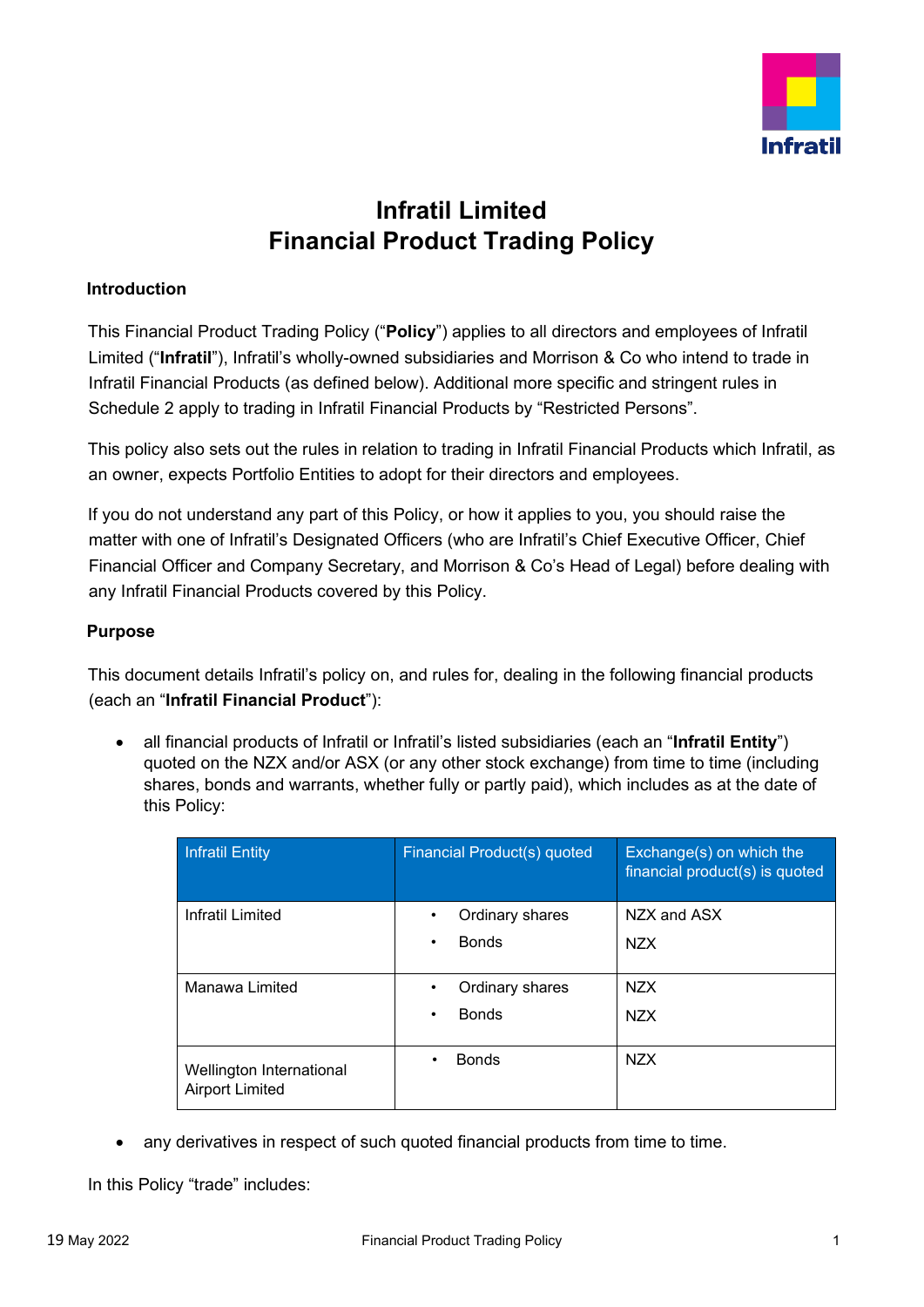- buying or selling quoted financial products, or agreeing to do so, whether as principal or agent; and
- subscribing for, or the issue of, new quoted financial products, whether as principal or agent.

The requirements imposed by this Policy are separate from, and in addition to, the legal prohibitions on insider trading in New Zealand and Australia. They are also in addition to any requirements imposed by your employer, such as the Morrison & Co personal securities trading policy.

## **Fundamental Rule – Insider trading is prohibited at all times**

If you possess Material Information (as defined in the paragraph headed "What is "Material Information"?" below) relating to any Infratil Financial Product, it is illegal for you to do any of the following in relation to that Infratil Financial Product (the "**Affected Financial Product**"):

- trade in any Affected Financial Product;
- advise or encourage another person to trade or hold any Affected Financial Product;
- advise or encourage a person to advise or encourage another person to trade or hold any Affected Financial Product; or
- pass on the Material Information to anyone else including colleagues, family or friends knowing (or where you ought to have known) that the other person will use that information to trade, continue to hold, or advise or encourage someone else to trade, or hold, any Affected Financial Product.

This offence, called "insider trading", can subject you to criminal liability including large fines and/or imprisonment, and civil liability, which may include being sued by another party or Infratil, for any loss suffered as a result of illegal trading. The prohibitions apply regardless of why you are trading.

You should also note that, if the Affected Financial Product is quoted on both the NZX and the ASX (or another exchange), a breach of New Zealand insider trading laws may also constitute a breach of the equivalent insider trading laws in Australia (or the location of that other exchange).

## **What is "Material Information"?**

"Material Information", in relation to an Infratil Entity, is information that:

- is not generally available to the market; and
- if it were generally available to the market, a reasonable person would expect that information to have a material effect on the price of one or more of the quoted financial products of that Infratil Entity.

Information is generally available to the market if it has been released as an NZX and/or ASX announcement, or investors that commonly invest in the financial products can readily obtain the information (whether by observation, use of expertise, purchase or other means).

It does not matter how you come to know the Material Information (including whether you learn it in the course of carrying out your responsibilities, or in passing in the corridor, or in a lift, or at a social function).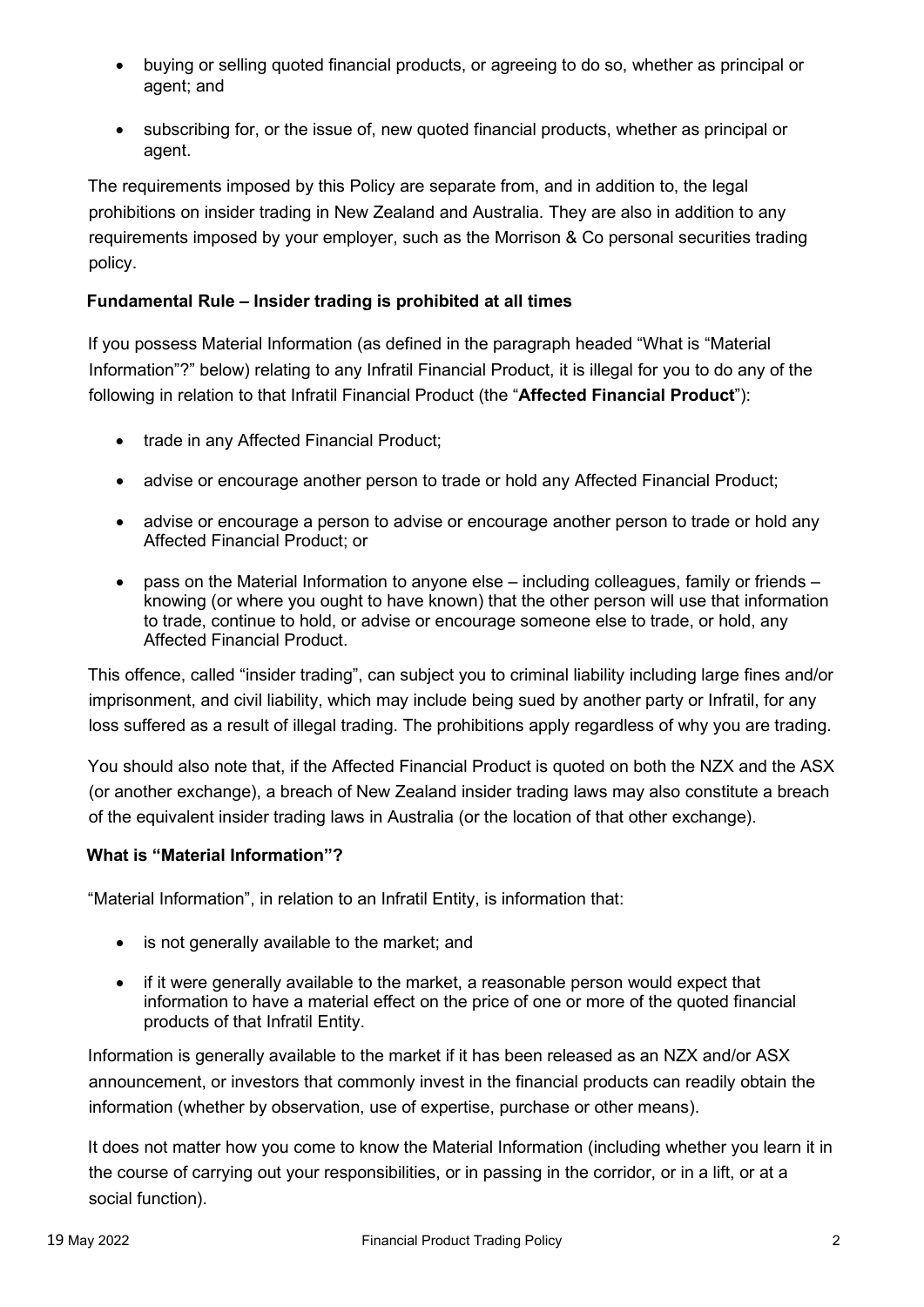Information includes rumours, matters of supposition, intentions of a person (including Infratil), and information that is insufficiently definite to warrant disclosure to the public.

Information may be "material" in respect of more than one Infratil Financial Product.

## **What are some examples of Material Information?**

Examples of what may constitute Material Information are set out in Schedule 1. This is not an exhaustive list.

## **Material information may not prohibit trading in all Infratil Financial Products**

Material Information – which is "material" in relation to one Infratil Financial Product – does not prohibit you trading in another Infratil Financial Product if that Material Information is not "material" to that other Infratil Financial Product (i.e. if that Material Information known to you was generally available to the market, it would not have a material effect on the price of the other Infratil Financial Product you wish to trade in).

For example, information which may have a material effect on the price of Manawa's ordinary shares may not affect the price of Wellington Airport's bonds. In such circumstances, if the information is not "material" to Wellington Airport's bonds, then you may trade in those bonds (refer to "Trading in one Infratil Financial Product when you hold Material Information in relation to another Infratil Financial Product" below before trading).

Further, information that is material in relation to one Infratil Financial Product of an Infratil Entity may not be "material" to another Infratil Financial Product of that same Infratil Entity. For example, information that is material in relation to Infratil's ordinary shares may not be material in relation to Infratil's quoted bonds.

However, if you hold Material Information in relation to quoted financial products of one of Infratil's listed subsidiaries, that information should be treated as being "material" to Infratil's ordinary shares. In such circumstances, you must disclose the matter to one of Infratil's Designated Officers before trading in Infratil's ordinary shares.

## **Trading in one Infratil Financial Product when you hold Material Information in relation to another Infratil Financial Product**

If:

- you hold Material Information in relation to one or more Infratil Financial Products; and
- you wish to trade in an Infratil Financial Product which you consider to be unrelated to the Material Information you hold (the "**Unrelated Financial Product**"),

it is strongly recommended that you exercise due caution before deciding to trade in the Unrelated Financial Product. You must be satisfied on reasonable grounds that the Material Information you hold is not "material" in respect of the Unrelated Financial Product. If you are in doubt or uncertain as to whether information is material to an Unrelated Financial Product, it is strongly recommended that you:

• do not trade in that Unrelated Financial Product; or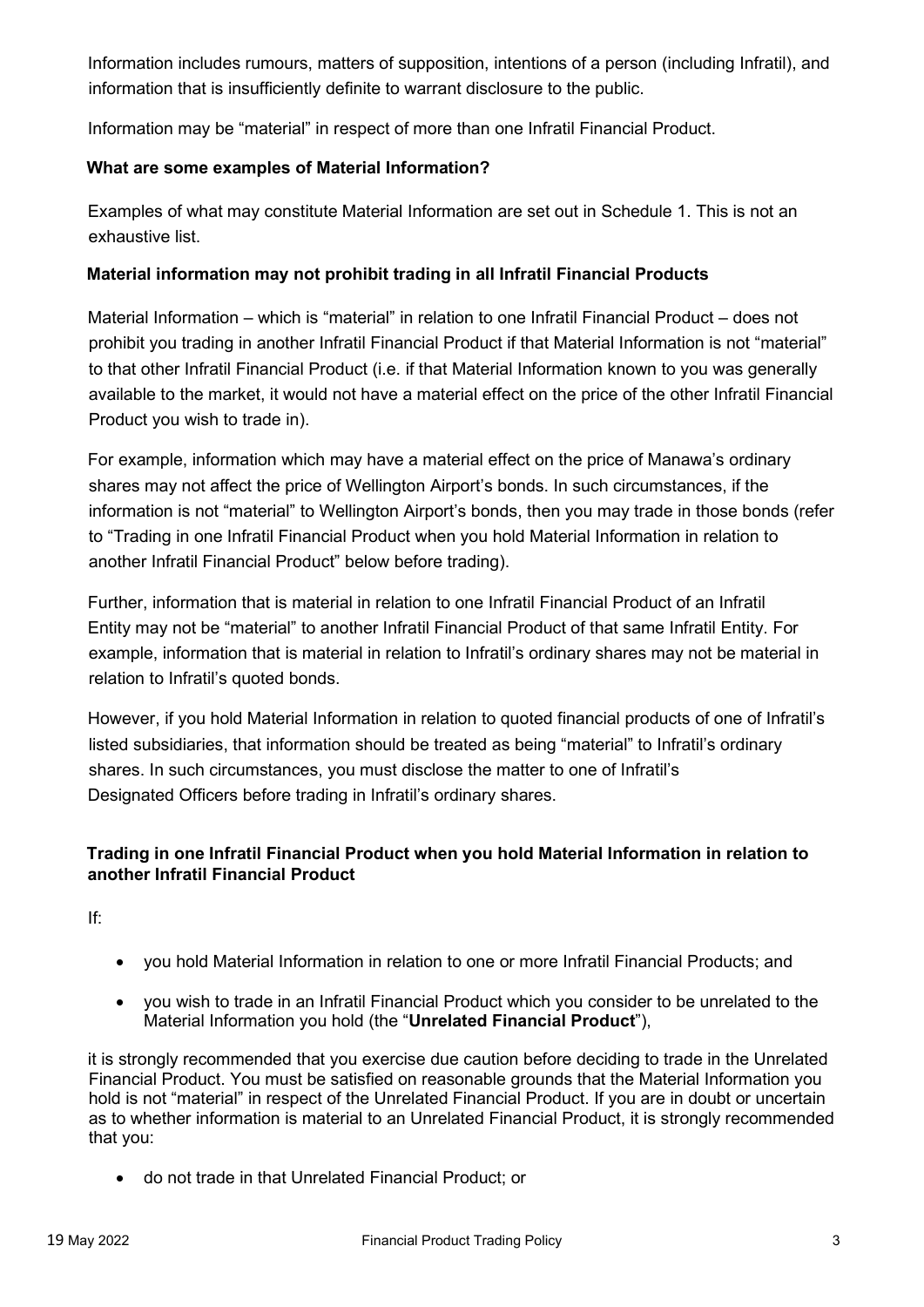• obtain legal advice (or other appropriate professional advice) before proceeding to trade in that Unrelated Financial Product.

If you do decide to trade in the Unrelated Financial Product, it is recommended that, before you trade in that product, you document the reasons why you consider the Material Information to not be "material" to the Unrelated Financial Product.

## **Exceptions**

This Policy does not apply to:

- disposals through the acceptance of a takeover offer under the Takeovers Code; and
- disposals through a pro rata share buyback or cancellation of shares by a scheme of arrangement.

#### **Short term trading discouraged**

You must not engage in short term trading (the buying or selling of Infratil Financial Products within a 6 month period), unless there are exceptional circumstances discussed with and approved by one of Infratil's Designated Officers (see the paragraph headed "Introduction" above).

Short term trading can be a key indicator of insider trading, particularly if undertaken on a regular basis or in large amounts. Therefore, to reduce the risk of an allegation of insider trading, do not trade Infratil Financial Products on a short-term basis.

#### **Short positions and hedging unvested awards prohibited**

You are prohibited from:

- entering into transactions or arrangements, including by way of derivatives or similar financial products, which operate to limit the economic risk of an employee's holdings of unvested Infratil Financial Products granted under an employee incentive plan; and
- trading in Infratil Financial Products in a manner which will enable an employee to profit from or limit the economic risk of a decrease in the market price of Infratil Financial Products.

#### **Margin lending arrangements**

You must not include Infratil Financial Products in a margin loan portfolio or otherwise trade in Infratil Financial Products pursuant to a margin lending arrangement ("**Margin Lending Arrangement**") without first obtaining the consent of a Designated Officer (see the paragraph headed "Introduction" above).

A Margin Lending Arrangement would include:

- entering into a margin lending arrangement in respect of Infratil Financial Products;
- transferring Infratil Financial Products into an existing margin loan account; and
- selling Infratil Financial Products to satisfy a call under a margin loan except where the holder of Infratil Financial Products has no control over the sale.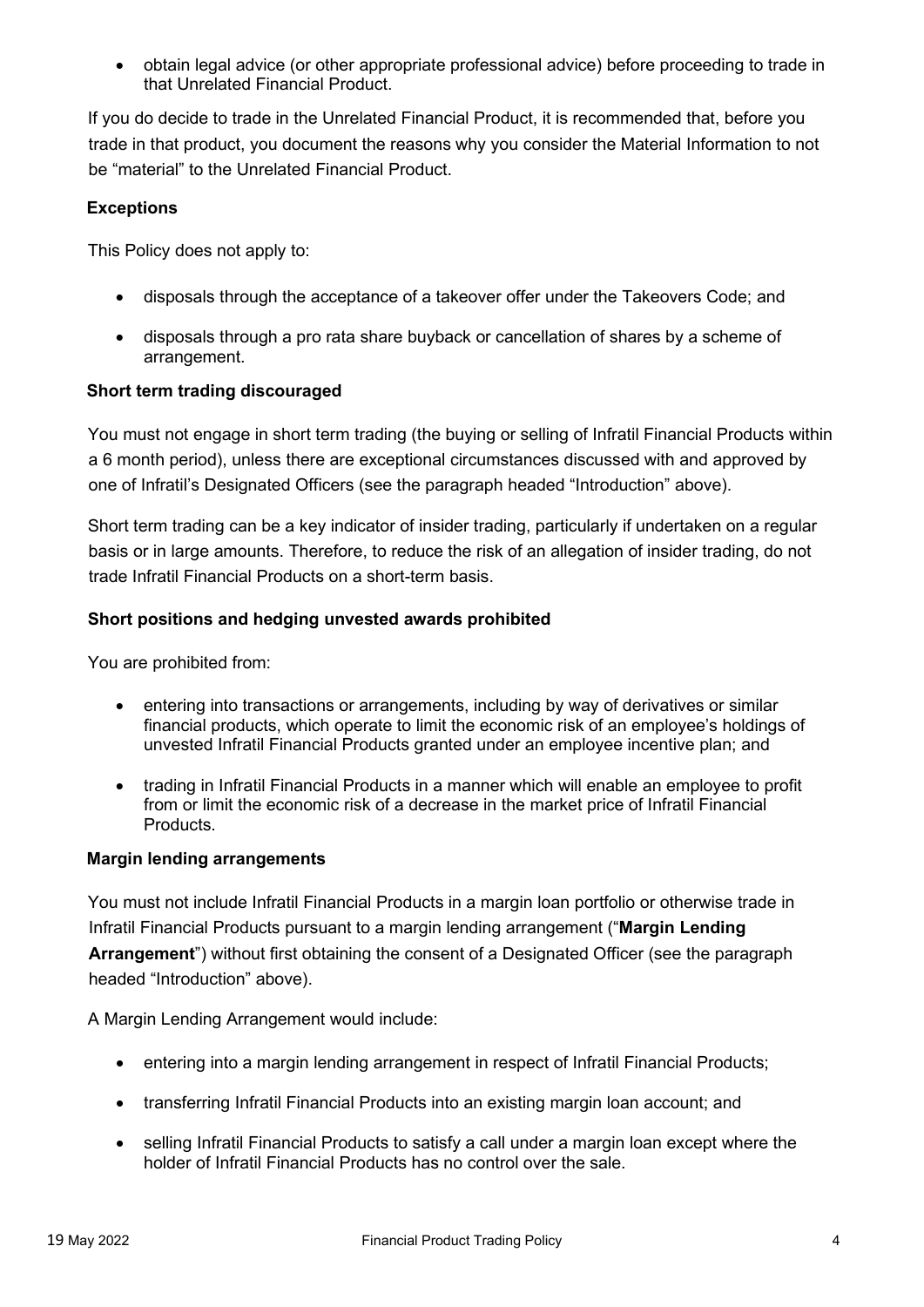#### **Fixed Trading Plan defence**

Trading of Infratil Financial Products under a fixed trading plan is permitted if you entered into the fixed trading plan at a time when you had no Material Information and, in entering the fixed trading plan, you did not intend to evade the prohibition on trading while holding Material Information in relation to that financial product.

A fixed trading plan is a plan that is:

- fixed for a period of time during which you cannot withdraw from the plan or influence trading decisions after the plan has begun; or
- an employee share purchase scheme that comes within the first bullet above except that the plan may be earlier terminated, and you may withdraw, on termination of your employment or appointment.

### **If in doubt, don't**

The rules contained in this Policy do not replace your legal obligations. The boundary between what is (and is not) in breach of the law is not always clear. Sometimes behaviour that you consider to be ethical actually may be insider trading. If in doubt, don't!

#### **Breaches of policy**

Strict compliance with this Policy is a condition of employment. Breaches of this Policy will be subject to disciplinary action, which may include termination of employment.

#### **Monitoring of trading**

Infratil may monitor the trading of persons to whom this policy applies as part of the administration of this Policy.

#### **Application of policy**

The Board of Infratil has approved this Policy. The Board may approve updates, amendments to and exemptions to this Policy from time to time, which may be implemented by notice to you and/or posting the amended policy on Infratil's website.

To the extent of any inconsistency with any previous policy or rules relating to this subject matter, this Policy prevails over them.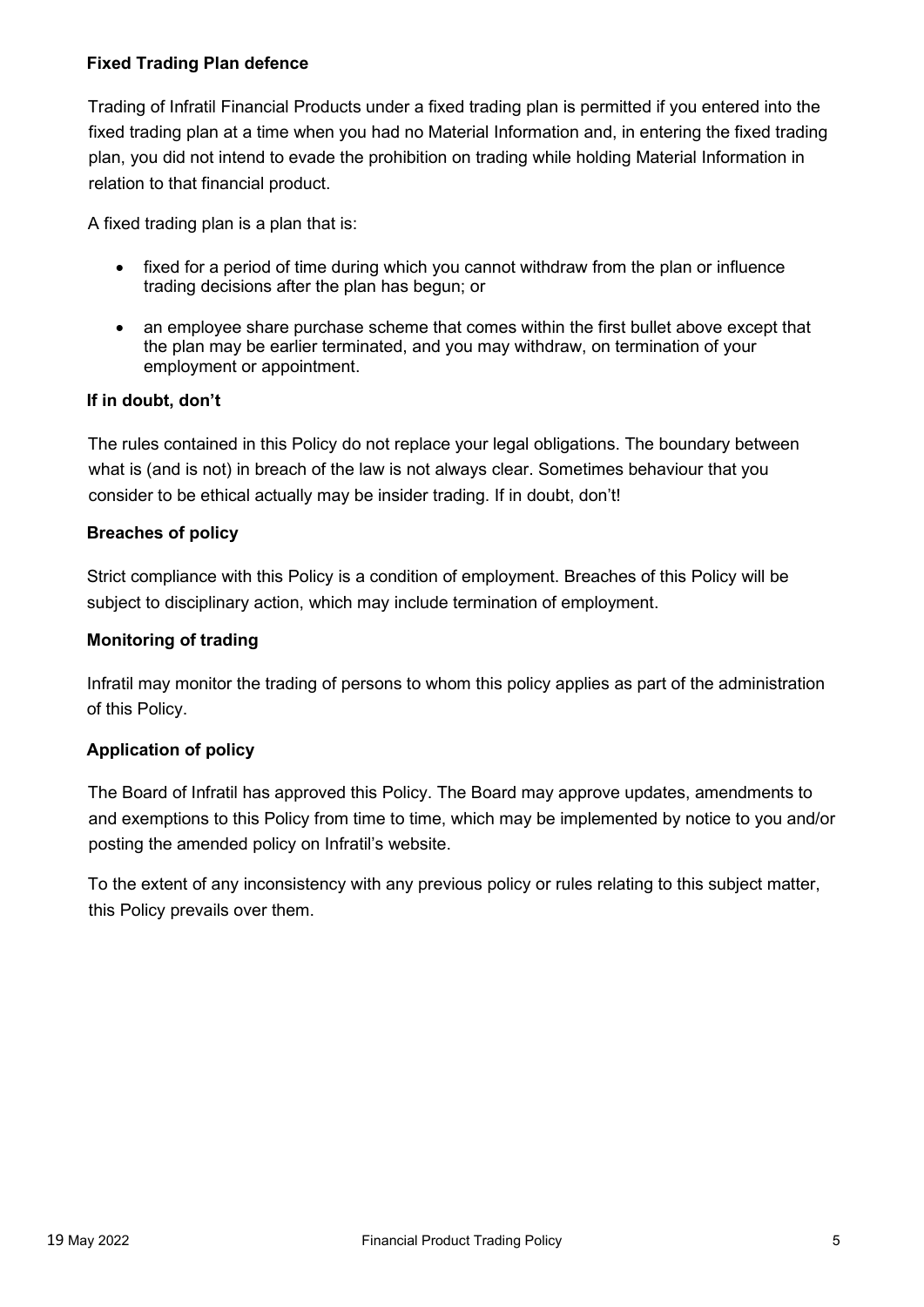# **Schedule 1 Examples of Material Information**

The following list is **illustrative only**. Material information could include information concerning the following which has not been released to the market (whether in relation to Infratil, its subsidiaries or an investment):

- financial performance
- a possible change in the strategic direction
- the introduction of an important new product or service
- a possible acquisition or sale of any assets or company
- entry into or the likely entry into or termination or likely termination of material contracts or other business arrangements which are not publicly known
- a possible change in capital structure
- a change in the historical pattern of dividends or change in dividend policy
- director or senior management changes
- a material legal claim by or against Infratil or a subsidiary
- any other unexpected liability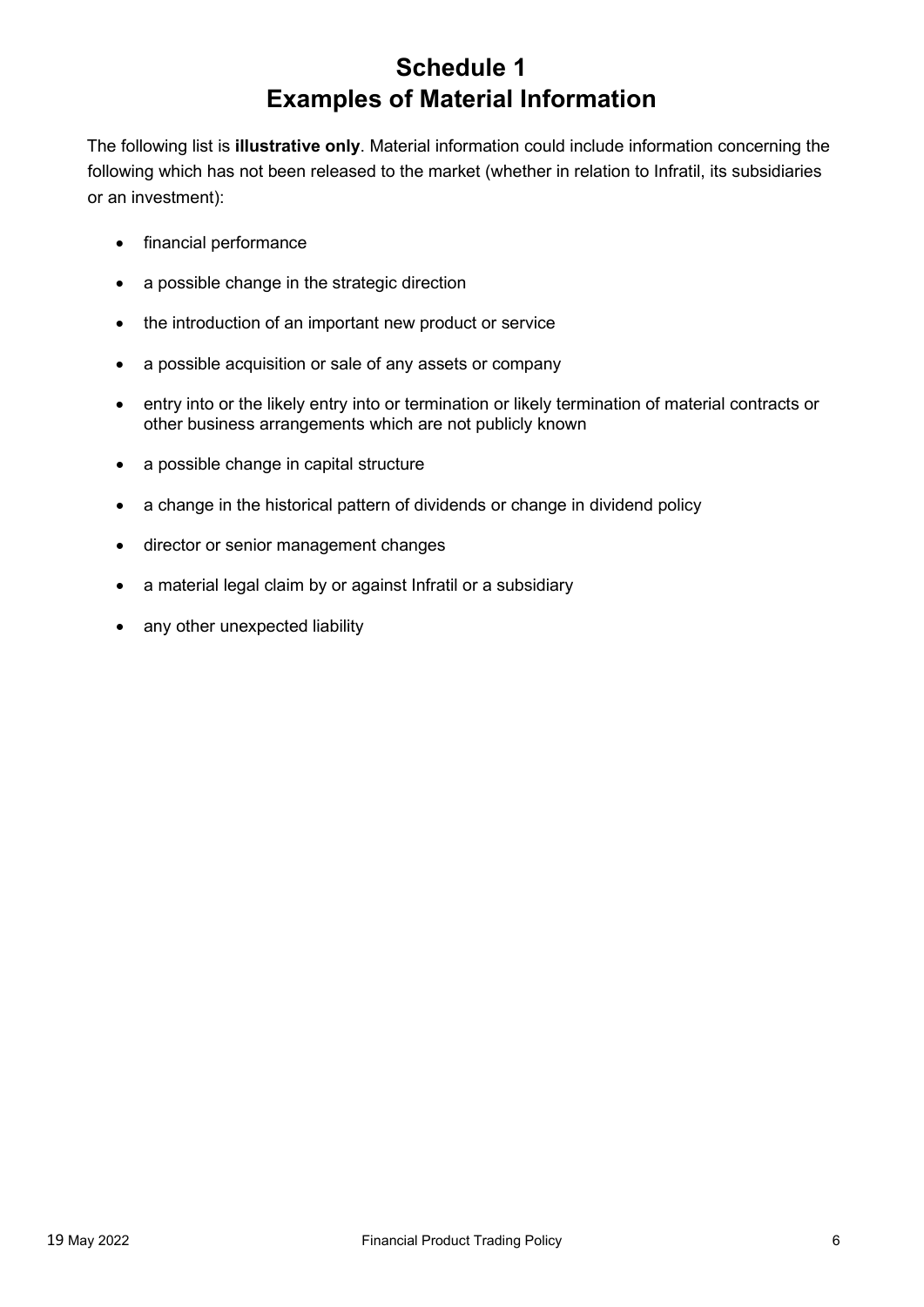## **Schedule 2 Additional trading restrictions for Restricted Persons**

## **Persons covered by Infratil Financial Product Trading Restrictions**

The additional trading restrictions set out below apply to:

- all Directors of Infratil;
- all directors and employees of Morrison & Co;
- trusts and companies controlled by such persons; and
- anyone else notified by a Designated Officer from time to time.

Persons covered by these additional restrictions are called "**Restricted Persons**" and are considered to be key management personnel. Restricted Persons will be considered responsible for the actions of trusts and companies controlled by them. In this respect, "control" is not to be construed in a technical way but by looking at how decisions are made in practice.

Infratil also expects Portfolio Entities to apply restrictions equivalent to the additional trading restrictions set out below in relation to trading in Infratil Financial Products by their respective Chief Executive Officers and the direct reports to their Chief Executive Officers.

### **Additional trading restrictions for Restricted Persons ("black-out" periods)**

Restricted Persons are prohibited from trading in any applicable Infratil Financial Products during the following "black-out" periods, unless Infratil's Board grants a specific exemption:

| "Black-out" Period                                                                                                                                                        | Applicable Infratil Financial Product(s)                                                                                                                                                                                           |
|---------------------------------------------------------------------------------------------------------------------------------------------------------------------------|------------------------------------------------------------------------------------------------------------------------------------------------------------------------------------------------------------------------------------|
| The period from an Infratil Entity's year-end<br>balance date, until the first trading day after<br>that Infratil Entity's full-year results are<br>released to NZX.      | All Infratil Financial Products issued by that<br>Infratil Entity. E.g. a Restricted Person cannot<br>trade in Infratil's ordinary shares from 31<br>March until the trading day after Infratil<br>releases its full year results. |
| The period from an Infratil Entity's half-year<br>balance date, until the first trading day after<br>that Infratil Entity's half-year results are<br>released to NZX.     | All Infratil Financial Products issued by that<br>Infratil Entity.                                                                                                                                                                 |
| Any additional "black-out" period notified by a<br>Designated Officer to Restricted Persons from<br>time to time (without the need for explanation<br>to those affected). | All Infratil Financial Products notified by the<br>Designated Officer.                                                                                                                                                             |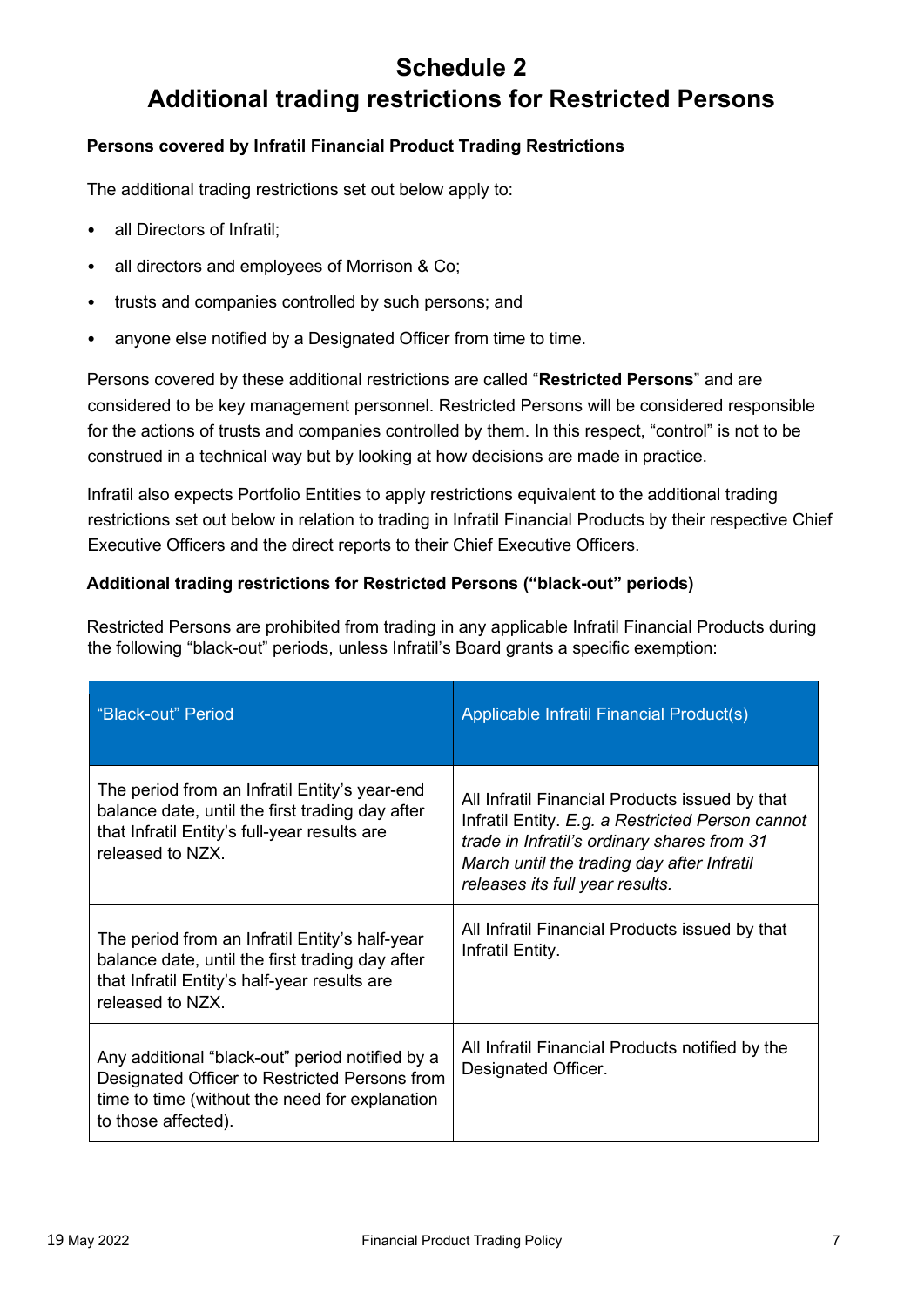The Board may grant a specific exemption from these restrictions in cases of severe financial hardship (that cannot be satisfied otherwise than by trading Infratil Financial Products) or other exceptional circumstances, and any such exemptions shall be in the Board's absolute discretion.

## **Please note that if you hold Material Information you must not trade Infratil Financial Products at any time – regardless of these periods.**

## **Requirements before trading**

Before trading in Infratil Financial Products, at any time, Restricted Persons must, either in writing (using the Request for Consent to Trade in Infratil Financial Products form attached) or via an electronic platform that the Board has approved for submission of requests for consent to trade in Infratil Financial Products in accordance with this Policy ("**Approved Electronic Platform**"):

- notify one of Infratil's Designated Officers of their intention to trade in financial products, and seek consent to do so;
- confirm that they do not hold Material Information in relation to the Infratil Financial Product they intend to trade in; and
- confirm that there is no known reason to prohibit trading in the Infratil Financial Products they intend to trade in.

Restricted Persons must submit each Request for Consent to Trade:

- where submitting the request using the attached Request for Consent to Trade form, by email to the relevant counter signatories (as outlined below), and must copy the Morrison & Co compliance email inbox address; or
- where submitting the request using an Approved Electronic Platform, in accordance with the requirements of the Approved Electronic Platform.

For Directors, and directors and employees of Morrison & Co, the Request for Consent to Trade in Infratil Financial Products form must be countersigned or otherwise approved in an Approved Electronic Platform by the Chairperson of Infratil (or his/her delegate) supported by advice from any two Designated Officers that no relevant Material Information exists.

For Chief Executive Officers and direct reports at all Infratil's Subsidiaries (and other persons notified by Infratil's Designated Officers from time to time), the Request for Consent to Trade in Infratil Financial Products form must be countersigned or otherwise approved in an Approved Electronic Platform by any two Designated Officers.

A consent is only valid for a period of 10 trading days after notification (or any shorter period specified on the countersigned form or the approval granted via the Approved Electronic Platform). A consent is automatically deemed to be withdrawn if the person becomes aware of Material Information in relation to the Infratil Financial Product they intend to trade in prior to trading.

From time to time, the Chairperson of Infratil (or his/her delegate), supported by advice from any two Designated Officers, may waive the application of all or part of this Schedule 2 to all or some of the Restricted Persons in relation to a particular dealing in one or more Infratil Financial Products. For example: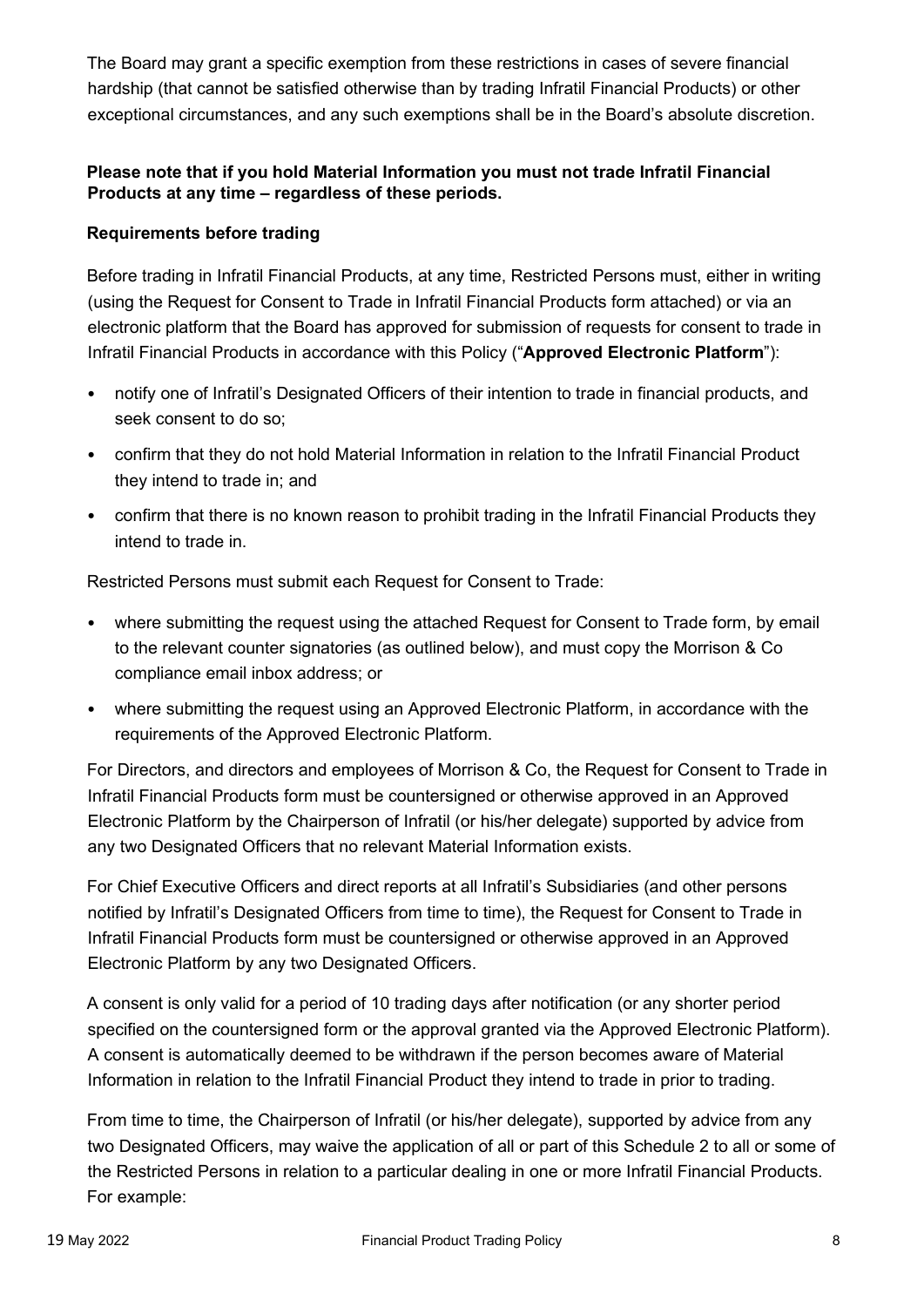- the Chairperson may waive the requirement for all Restricted Persons to complete a Request for Consent to Trade form in relation to the disposal of an Infratil Financial Product through a pro rata share buyback; or
- the Chairperson may waive the requirement for all Restricted Persons to complete a Request for Consent to Trade form in relation to the issue of an Infratil Financial Product (including subscribing for or buying that Infratil Financial Project as part of such an issue).

## **Requirements after trading**

A Restricted Person must advise one of Infratil's Designated Officers promptly following completion of any trade by email (copying the Morrison & Co compliance email inbox address) or via an Approved Electronic Platform, and the Restricted Person must comply with any disclosure obligations it has under Subpart 6 of the Financial Markets Conduct Act 2013 ('FMCA') (disclosure of relevant interests in quoted financial products by directors and senior managers of listed issuers).

#### **Assistance with disclosure obligations**

Morrison & Co Compliance is available to assist Restricted Persons to comply with FMCA disclosure obligations arising from trades covered by this Schedule 2. Morrison & Co Compliance has authority to implement and amend from time to time such processes and procedures as it reasonably considers are necessary in order to best facilitate such assistance. Such procedures may include requirements with respect to the form and substance of trade notifications provided by Restricted Persons to Morrison & Co Compliance.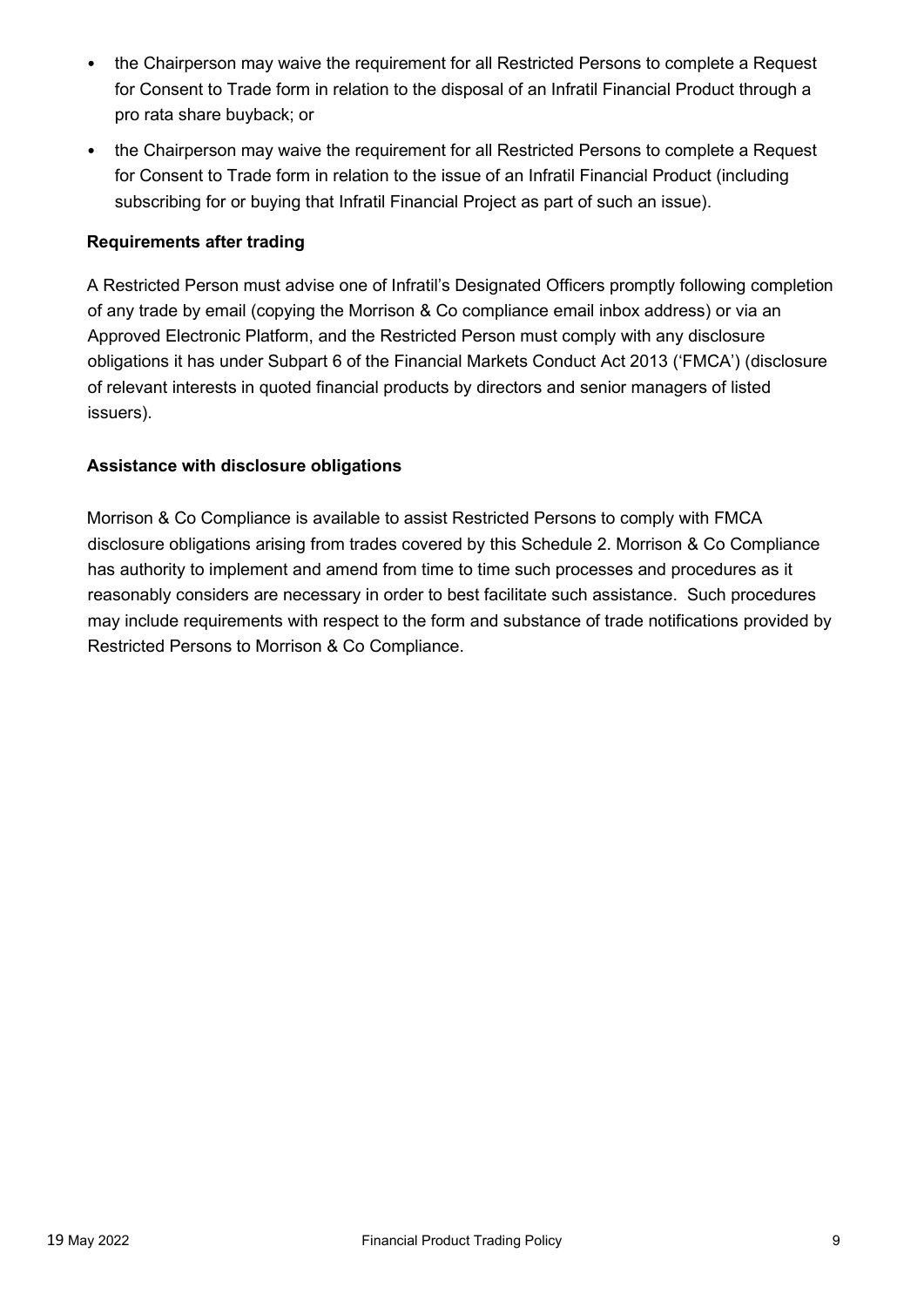#### **REQUEST FOR CONSENT TO TRADE IN INFRATIL FINANCIAL PRODUCTS**

#### *To be submitted by email*

- To: Designated Officer (Infratil Chief Executive Officer, Infratil Chief Financial Officer, Infratil Company Secretary, Morrison & Co Head of Legal)
- Copy: Morrison & Co Compliance In accordance with Infratil's Financial Products Trading Policy and Guidelines, Additional Trading Restrictions for Restricted Persons, I request Infratil's consent be given to (tick as applicable)
	- $\square$  the following proposed transaction to be undertaken either by me or persons associated with me; or

 $\square$  entry into the Fixed Trading Plan described below.

I acknowledge Infratil is not advising or encouraging me to trade or hold financial products and does not provide any financial product recommendation.

| Name:                                                           |                                            |
|-----------------------------------------------------------------|--------------------------------------------|
| Name of registered holder transacting (if different):           |                                            |
| Address:                                                        |                                            |
| Position:                                                       |                                            |
| Description and number of financial product/Fixed Trading Plan: |                                            |
| Type of proposed transaction:                                   | Purchase/sale/subscription/other (specify) |
| To be transacted:                                               | On NZX/off-market trade/other (specify)    |
| Likely date of transaction (on or about):                       |                                            |

I declare that I do not hold information which:

- is not generally available to the market; and
- would have a material effect on the price of the Infratil Financial Product(s) specified above if that information were generally available to the market.

I know of no reason to prohibit me from trading in the Infratil Financial Product(s) specified above and certify that the details given above are complete, true and correct.

I am aware of and understand the disclosure obligations under Part 5, Subpart 6 of the Financial Markets Conduct Act 2013 relating to disclosure of relevant interests in quoted financial products by directors and senior managers of listed issuers.

Signature Date

\_\_\_\_\_\_\_\_\_\_\_\_\_\_\_\_\_\_\_\_\_\_\_\_\_\_\_\_\_ \_\_\_\_\_\_\_\_\_\_\_\_\_\_\_\_\_\_\_\_\_\_\_\_